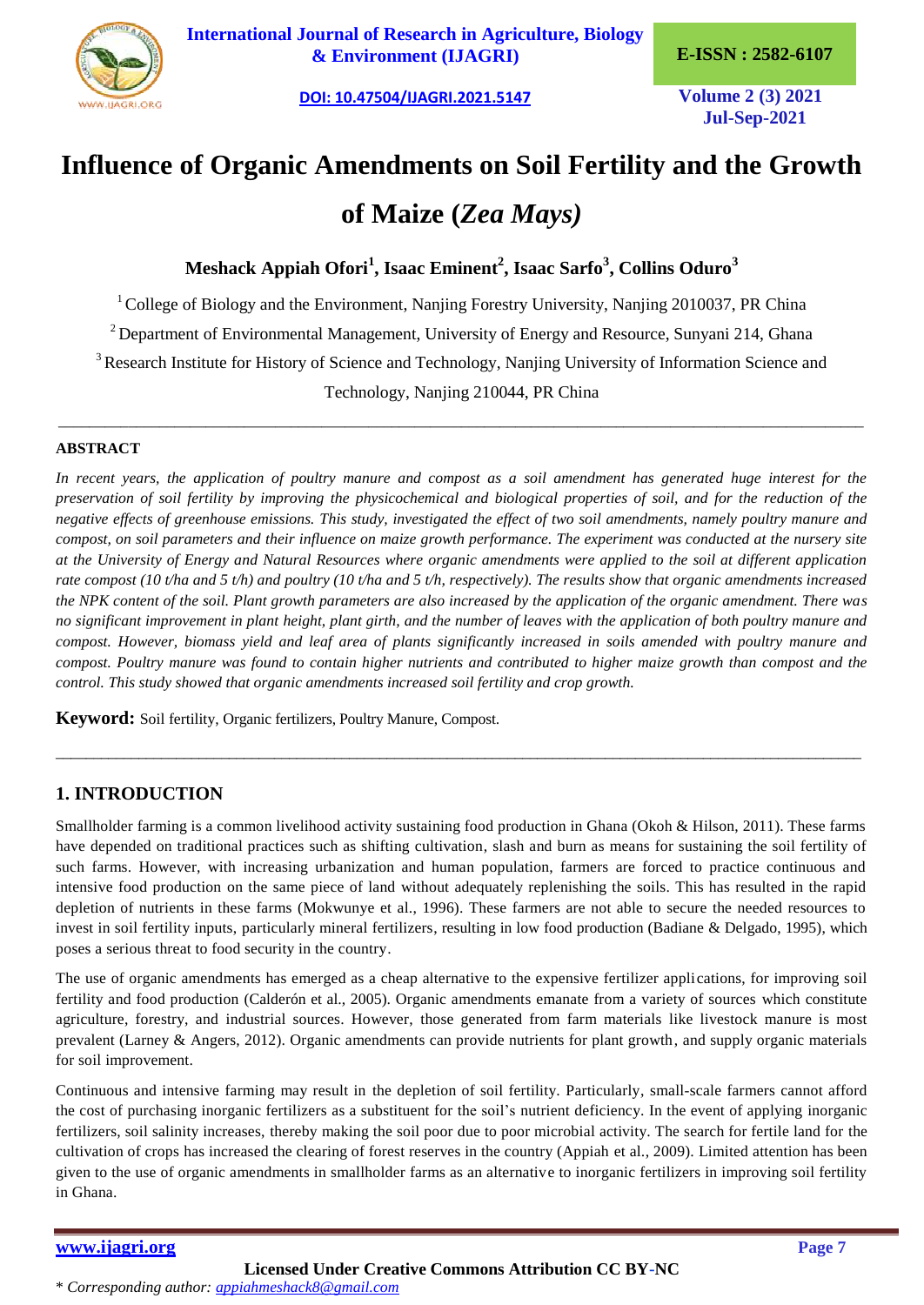Poor soils are expensive to reclaim because of the high cost of chemical fertilizers. Also, the application of inorganic fertilizers ends up increasing soil acidity and hardening of the soil to render it unproductive (Lai et al*.*, 1992; Blake et al., 1999). Organic amendments serve as a natural and environmentally friendly way of improving the soil properties which also enhance crop growth. Organic amendments such as compost, poultry manure, farmyard manure, and others create enabling conditions for microbial activities which in turn improve the soil's physical, chemical, and biological structure (Li & Zhang, 2007). Although organic fertilizers contain small amounts of nutrients as compared to inorganic fertilizers, the presence of growth-promoting principles like enzymes and hormones. Besides, plant nutrients facilitate the process of enhancing soil fertility and productivity (Bhuma, 2007). The examination of the influence of organic amendments as studied would influence policy and management decisions on the use of organic amendments as cheap, environmentally friendly, and effective farm input in smallholder farming systems to increase food production. This study sought to investigate the effects of organic amendments on soil fertility and the growth performance of maize. It further sought to determine the effects of organic amendments on soil chemical properties, as well as examining the effects of organic amendments on maize growth performance.

## **2. MATERIALS AND METHOD**

#### **2.1 Experimental and material description**

A pit of 1m x 1m was dug at the nursery site of the University of Energy and Natural Resources. The compost contained layers of household waste, dry plant material, wood ashes, topsoil, cow dung, and sawdust. Water is important for all enzymatic processes, so the water was sprinkled over several layers each time the soil was turned. The topsoil served as an inoculum, depicting the main source of microorganisms for the compost. The compost was protected from the sun by a shade to prevent high rate of evaporation, overheating, and drying out. The compost was turned in every two weeks. The temperature and biological activity were monitored by pushing a stick into the middle of the pit. The stick was pulled out each time the compost was turned, and felt by hand for temperature changes. Turning was important as it ensures aeration, wetting, proper mixing, and decomposition. After two months, the compost was sieved and ready to be used on the field.

Poultry manure was collected from a poultry farm at Fiapre. The decomposed poultry manure was mixed with soil and used to fill the poly pots at 10 t/ha and 5t/ha, a week before sowing. Compost (10 t/ha and 5 t/h) was also incorporated into the soil in their respective poly pots before sowing.

#### **2.2 Soil Sampling and Organic Amendments Analysis**

Before planting, a representative soil sample used in filling the poly pots was taken at different parts of the field. Soil samples were randomly selected at each block and the samples were taken at a depth of 0-15cm. They were then mixed thoroughly, airdried, grounded and the soil samples were passed through a 2.0 mm (20 mesh) sieve to remove roots before laboratory analyses.

In setting up the experiment, soil sample, compost, and poultry manure were analyzed at Soil Research Institute at Kwadaso, Kumasi, for initial analysis of macronutrients (Nitrogen, Phosphorus, Potassium) concentration, as well as soil organic carbon and pH. The pH was determined using an Orion Ionalyzer Model 901 pH meter in a 1: 2.5, whilst organic carbon was determined by Walkley-Black wet oxidation method (Nelson & Sommers, 1982). Total nitrogen was determined by the micro-Kjeldahl distillation technique as described by (Breminer & Mulvaney, 1982). Available phosphorus was determined by Bray No. 1 method (IITA, 1979). Exchangeable potassium was determined by spectrophotometer by using the Olsen method.

Poultry manure, compost, and the soil were initially characterized as their nutrient composition was determined before application. The results are as follows:

| <b>Nutrients</b>              | Values |
|-------------------------------|--------|
| Organic carbon %              | 0.72   |
| Total Nitrogen %              | 0.11   |
| Exchangeable Potassium (ppmK) | 136.67 |
| Available phosphorus (ppmP)   | 12.2   |
| pH                            | 7.24   |

#### **Table 1: Initial soil properties before the experiment**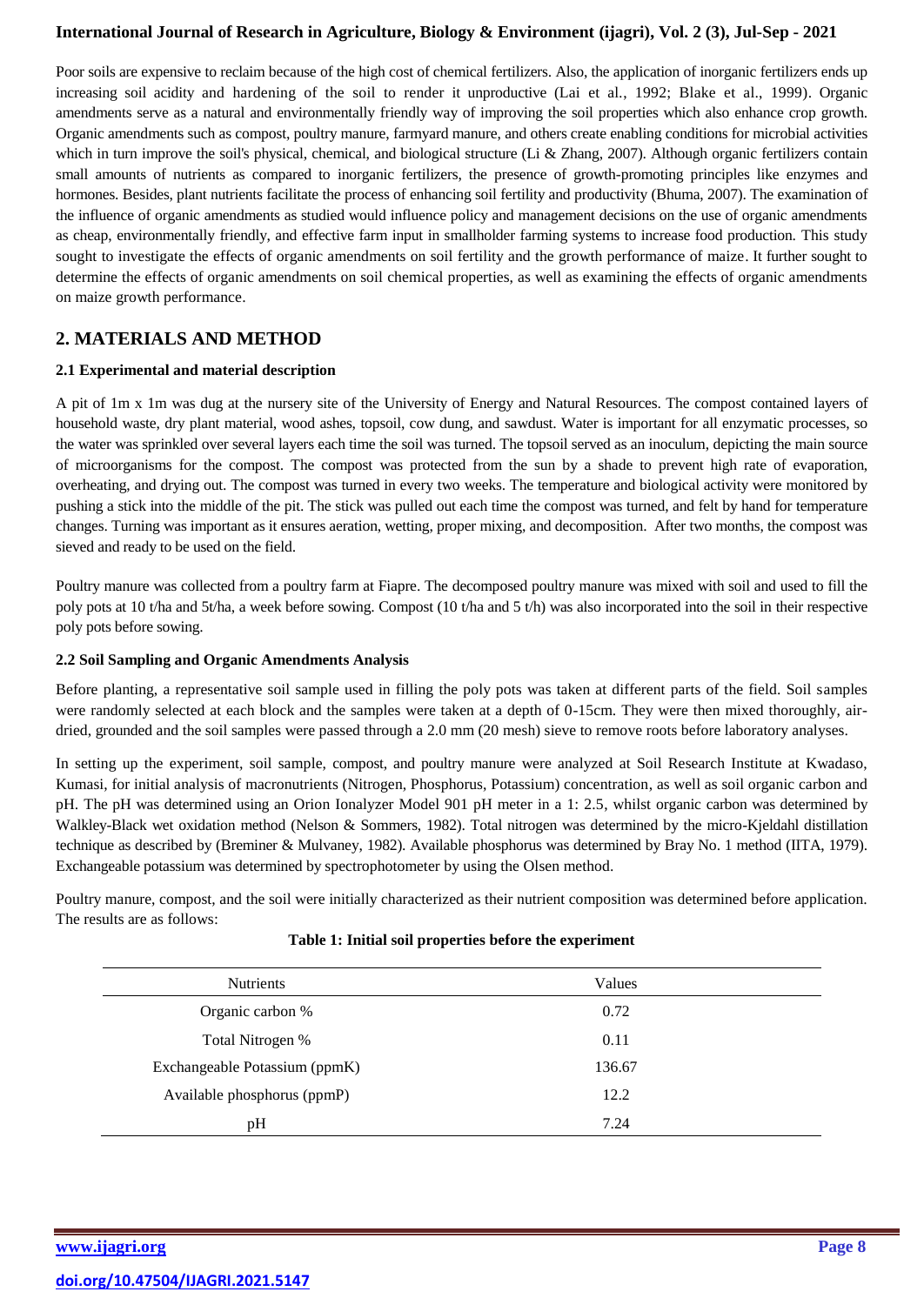| Nutrient                      | Values |  |
|-------------------------------|--------|--|
| Organic carbon %              | 4.29   |  |
| Total Nitrogen %              | 0.31   |  |
| Exchangeable Potassium (ppmK) | 434.43 |  |
| Available phosphorus (ppmP)   | 1.36   |  |
| pH                            | 7.54   |  |

#### **Table 21: Initial analysis of the compost used for the experiment**

#### **Table 3: Initial analysis of the poultry manure used for the experiment**

| Nutrients      | Percentages (%) | Ph   |
|----------------|-----------------|------|
| Nitrogen       | 2.13            | 7.67 |
| Phosphorus     | 0.74            |      |
| Potassium      | 0.52            |      |
| Organic carbon | 18.5            |      |

#### 2.3 **Experimental Design**

The field experiment was carried out at the nursery site of the University of Energy and Natural Resources. A land area measuring 14 x  $7m<sup>2</sup>$  was cleared prepared and marked out, the design employed in this study was randomized complete block design (RCBD) with three replicates and five treatments as follows:

- 1) Control no addition of compost or poultry manure
- 2) COMP 10 10 tons of compost per hectare
- 3) COMP 5 5 tons of compost per hectare
- 4) POM 10- 10 tons of poultry manure per hectare
- 5) POM 5- 5 tons of poultry manure per hectare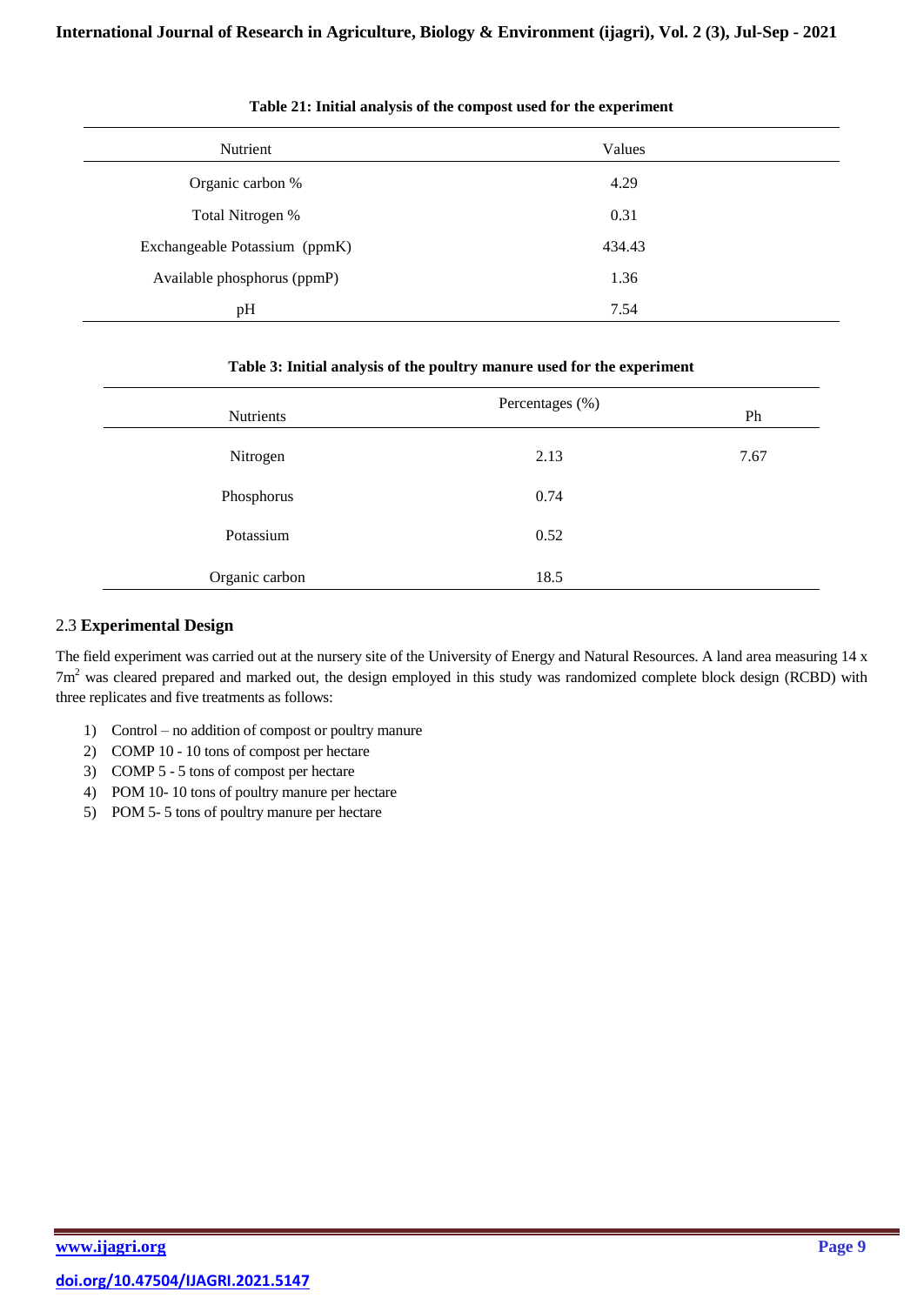

**Fig 1: Geographical location of the study area**

Each block had a total surface area of  $4.5m^2$ . Also, five treatments are repeated five times within each block. Each subplot has an area of 0.063m<sup>2</sup>. Between the blocks, a space of one meter was left vacant. The subplots were arranged five rows per block with five poly pots on each row at 60 cm x 30 cm (Table 2).

#### **Table 4: Shows how the area was blocked.**

|              | <b>BLOCK A</b> | <b>BLOCK B</b> | <b>BLOCK C</b> |
|--------------|----------------|----------------|----------------|
| 10 t COMP/ha |                | 5 t COMP/ha    | 10 t POM/ha    |
| 5 t POM/ha   |                | 10 t POM/ha    | Control        |
| Control      |                | 10 t COMP/ha   | 5 t COMP/ha    |
| 5 t COMP/ha  |                | 5 t POM/ha     | 10 t COMP/ha   |
| 10 t POM/ha  |                | Control        | 5 t POM/ha     |

Poultry manure was collected from a poultry farm at Fiapre. The decomposed poultry manure was mixed with soil and used to fill the poly pots at 10 t/ha and 5t/ha, a week before sowing. Compost (10 t/ha and 5 t/h) was also incorporated into the soil in the respective poly pots before sowing.

In this study, the seeds variety used were the commercial maize hybrid (Belgrano, Limagrain, FAO 300). Crop sowing was at a rate of two seeds per pot. The crop was thinned to one plant per pot whilst at the  $3<sup>rd</sup>$  leaf stage, water was applied to all pots during the crop growing season, aiming to meet the water requirements of the crop. The same amount of water was applied to all pots.

# **[www.ijagri.org](https://ijagri.org/index.php/ijagri/about) Page 10 [doi.org/10.47504/IJAGRI.2021.5147](https://doi.org/10.47504/IJAGRI.2021.5147)**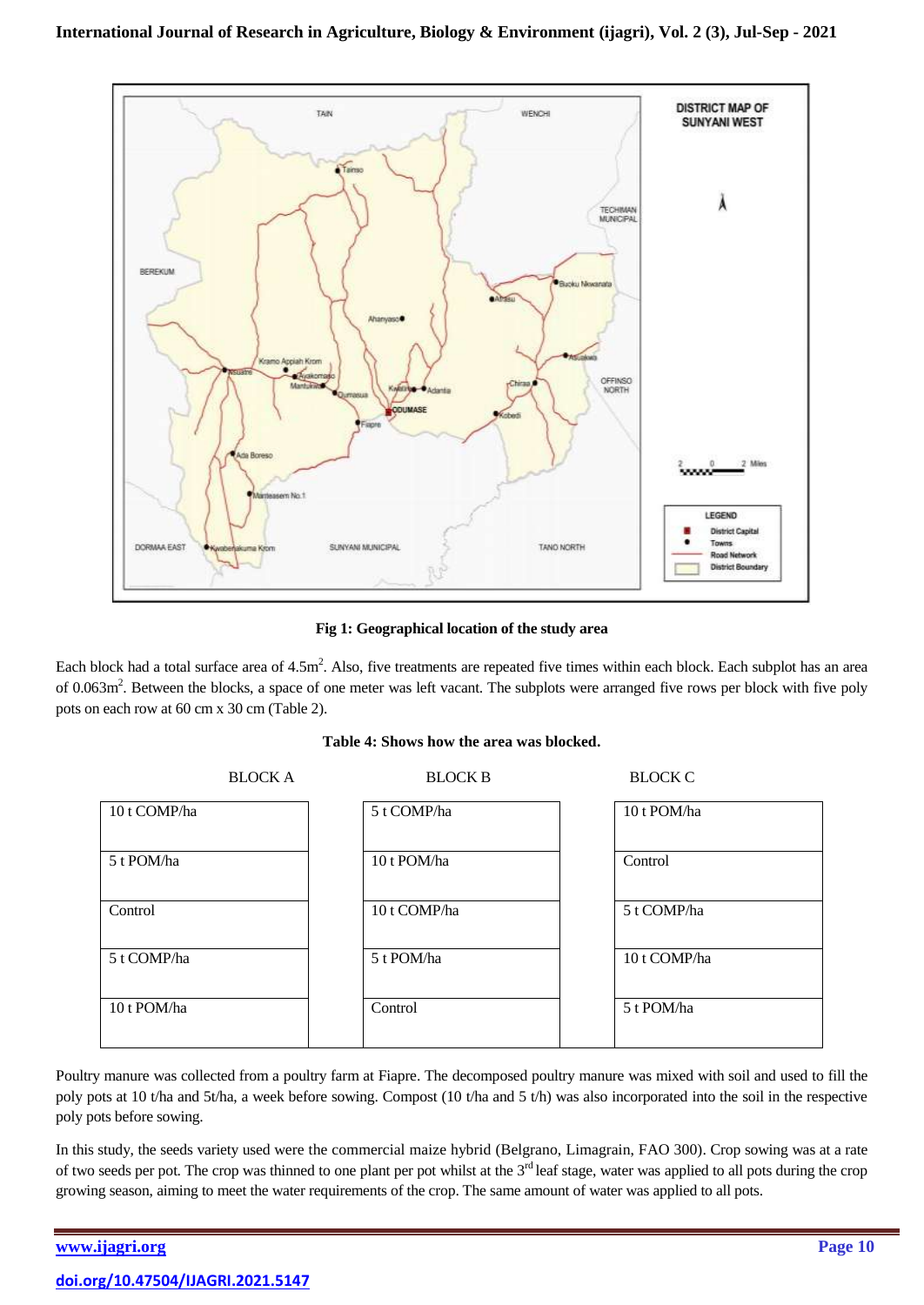#### **2.4 Plant sampling and Analysis**

The different maize phenological development stage was monitored, growing non-destructive parameters (i.e., plant height, number of leaves, leaf girth, length, and width) were determined eight weeks after germination. Biomass assessment was made 90 after the emergences. Five plants were randomly uprooted and oven-dried at  $70^{\circ}$ C to constant weight for both root and shoot biomass.

#### **2.5 Statistical Analysis**

Data obtained on plant height, girth, number of leaves, leaf area, dry matter composition, and nutrients status were analyzed using oneway analysis of variance (ANOVA) at a 5% level of significance using Minitab Statistical Software (version 17). Fisher's comparison test was used to separate treatment means where there was a significant difference.

#### **3. RESULTS**

#### **3.1 Soil Assessment Before and After the Study**

There was a general increase in NPK for compost (10 and 5 tons/ha) and poultry manure (10 and 5 tons/ha) after the application of the organic amendments. Poultry manure recorded the highest whilst the control recorded the lowest. However, there was an observed reduction in the nutrient's status after the studies.

#### **Table 5: Soil nutrient assessment before and after the study in different organic amendments techniques using compost and poultry manure**

|                   | % Nitrogen     |       |                | <b>Bray-1 Phosphorus (ppm)</b> | <b>Bray-1 Potassium (ppm)</b> |         |
|-------------------|----------------|-------|----------------|--------------------------------|-------------------------------|---------|
| Treatments (t/ha) | <b>Initial</b> | Final | <b>Initial</b> | Final                          | <b>Initial</b>                | Final   |
| <b>COMP10</b>     | 0.42           | 0.21  | 13.56          | 7.73                           | 434.43                        | 410.82  |
| <b>COMP5</b>      | 0.40           | 0.20  | 13.2           | 6.7                            | 412.39                        | 392.11  |
| <b>POM 10</b>     | 2.24           | 1.13  | 7400           | 7387.20                        | 5200                          | 5187.84 |
| POM <sub>5</sub>  | 2.06           | 1.23  | 7348           | 7337.70                        | 5162                          | 5135.02 |
| <b>Control</b>    | 0.11           | 0.06  | 12.2           | 6.42                           | 136.67                        | 117.67  |
|                   |                |       |                |                                |                               |         |

#### **3.2 Height Growth of Maize Responses to organic amendments**

Results from one-way analysis of variance at a 5% level of significance show no significant difference ( $p > 0.05$ ) between the treatments (Table 5). Generally, higher heights growth of maize was recorded in soils amended with poultry manure. Comparable mean heights of 24.95  $\pm$  4.11 and 23.50  $\pm$  3.94 growth of maize were found in the poultry manure of 10 and 5 tons/ha, respectively. Moreover, soil amended with compost quantities of 10 and 5 tons/ha recorded mean heights of maize of  $19.76 \pm 2.98$ and  $20.20 + 2.97$ , respectively. The control recorded the lowest mean height  $(16.87 + 1.94)$  of maize.

| Treatments $(t/ha)$ | $Means + Standard Error (cm)$ | Coefficient of | Range   |         |
|---------------------|-------------------------------|----------------|---------|---------|
|                     |                               | variation      | Maximum | Minimum |
| COMP <sub>10</sub>  | $19.76 \pm 2.98$              | 42.63          | 34.80   | 11.60   |
|                     | (A)                           |                |         |         |
| COMP <sub>5</sub>   | $20.20 \pm 2.97$              | 41.55          | 36.00   | 11.20   |
|                     | (A)                           |                |         |         |
| <b>POM 10</b>       | $24.95 + 4.11$                | 46.62          | 43.62   | 11.80   |
|                     | (A)                           |                |         |         |
| POM <sub>5</sub>    | $23.50 + 3.94$                | 47.43          | 41.40   | 11.40   |
|                     |                               |                |         |         |

#### **Table 6: Effects of organic amendments on height growth of Maize**

**[www.ijagri.org](https://ijagri.org/index.php/ijagri/about) Page 11**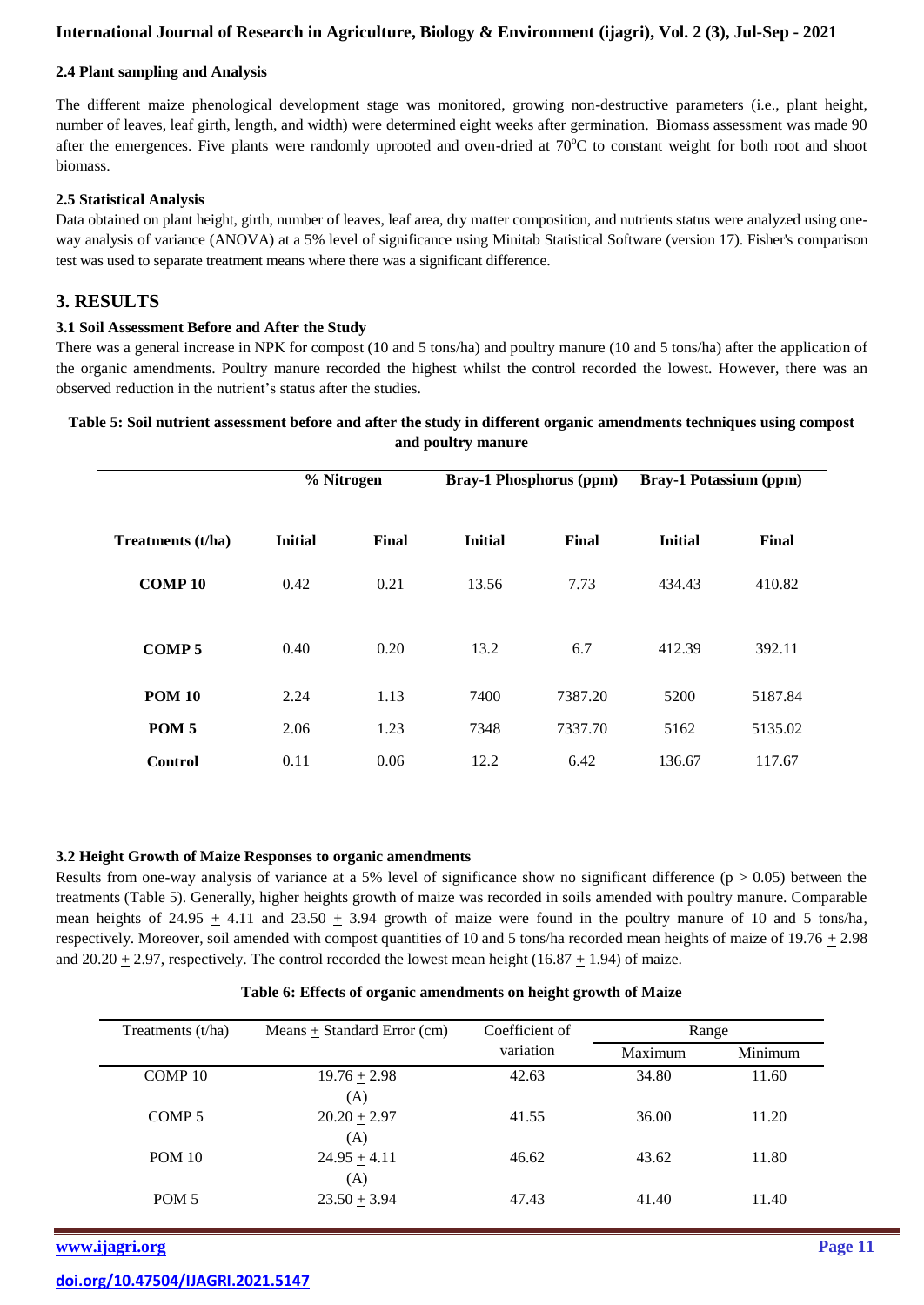|         | (A)              |       |       |       |
|---------|------------------|-------|-------|-------|
| Control | $16.87 \pm 1.94$ | 32.55 | 26.44 | 11.20 |
|         | (A)              |       |       |       |
| D.F     | 4                |       |       |       |
| P-value | 0.445            |       |       |       |
| .       |                  |       | _____ |       |

\**Means that do not share a similar letter are significantly different at a 5% significance level*.

#### **3.3 Effects of Organic Amendments on the Number of Leaves of Maize**

Results from one-way analysis of variance at a 5% level of significance revealed no significant difference  $(p > 0.05)$  between the treatments (Table 6). Generally, a higher number of leaves of maize was recorded in soil amended with poultry manure. Comparable but the highest mean number of leaves of 7.38  $\pm$  1.15 and 7.25  $\pm$  0.99 growth of maize was found in the poultry manure of 10 and 5 tons/ha respectively. Moreover, soil amended with compost quantities of 10 and 5 tons/ha recorded the mean number of leaves of maize of 6.50  $\pm$  0.87 and 6.75  $\pm$  0.99, respectively. The control recorded the mean number of leaves (6.50  $\pm$ 0.87) of maize.

| Treatments $(t/ha)$ | Means $\pm$ Standard Error | Coefficient of | Range   |         |
|---------------------|----------------------------|----------------|---------|---------|
|                     |                            | variation      | Maximum | Minimum |
| COMP <sub>10</sub>  | $6.50 + 0.87$              | 37.68          | 10.00   | 3.00    |
|                     | (A)                        |                |         |         |
| COMP <sub>5</sub>   | $6.75 \pm 0.99$            | 41.72          | 11.00   | 3.00    |
|                     | (A)                        |                |         |         |
| <b>POM 10</b>       | $7.38 \pm 1.15$            | 44.05          | 12.00   | 3.00    |
|                     | (A)                        |                |         |         |
| POM <sub>5</sub>    | $7.25 \pm 0.99$            | 38.84          | 11.00   | 3.00    |
|                     | (A)                        |                |         |         |
| Control             | $6.50 \pm 0.87$            | 37.68          | 10.00   | 3.00    |
|                     | (A)                        |                |         |         |
| D.F                 | 4                          |                |         |         |
| P-value             | 0.948                      |                |         |         |

**Table 7: Effects of organic amendments on the number of leaves of Maize**

\**Means that do not share a similar letter are significantly different at a 5% significance level*

#### **3.4 Effects of organic Amendments on Girth Growth of Maize**

Girth growth of maize in different organic amendments with compost and poultry manure was not significantly different (p > 0.05) at a 5% significance level. Generally, higher girths of maize were recorded in soil amended with poultry manure. Higher mean girths of  $3.22 \pm 0.51$  and  $3.09 \pm 0.47$  were found in poultry manure with quantities 10 and 5 tons per hectare, respectively. Also, comparable mean girths were recorded for composts 10tons/ha (2.46  $\pm$  0.34) and 5tons/ha (2.57  $\pm$  0.38). The control recorded the lowest mean girth (2.23  $\pm$  0.24) of maize as shown in Table 7.

| Table 8: Effects of organic amendments on girth growth of maize |                                 |                |         |         |  |
|-----------------------------------------------------------------|---------------------------------|----------------|---------|---------|--|
| Treatments (t/ha)                                               | Means $\pm$ Standard Error (cm) | Coefficient of | Range   |         |  |
|                                                                 |                                 | variation      | Maximum | Minimum |  |
| COMP 10                                                         | $2.46 \pm 0.34$                 | 39.00          | 3.82    | 1.10    |  |
|                                                                 | (A)                             |                |         |         |  |
| COMP <sub>5</sub>                                               | $2.57 \pm 0.38$                 | 42.15          | 4.00    | 1.00    |  |
|                                                                 | (A)                             |                |         |         |  |
| <b>POM 10</b>                                                   | $3.22 \pm 0.51$                 | 45.09          | 5.21    | 1.20    |  |
|                                                                 | (A)                             |                |         |         |  |
| POM <sub>5</sub>                                                | $3.09 \pm 0.47$                 | 42.88          | 5.08    | 1.20    |  |
|                                                                 | (A)                             |                |         |         |  |
| Control                                                         | $2.23 \pm 0.24$                 | 36.08          | 3.40    | 1.14    |  |
|                                                                 | (A)                             |                |         |         |  |
| D.F                                                             | $\overline{4}$                  |                |         |         |  |
| P-value                                                         | 0.381                           |                |         |         |  |

\**Means that do not share a similar letter are significantly different at a 5% significance level*.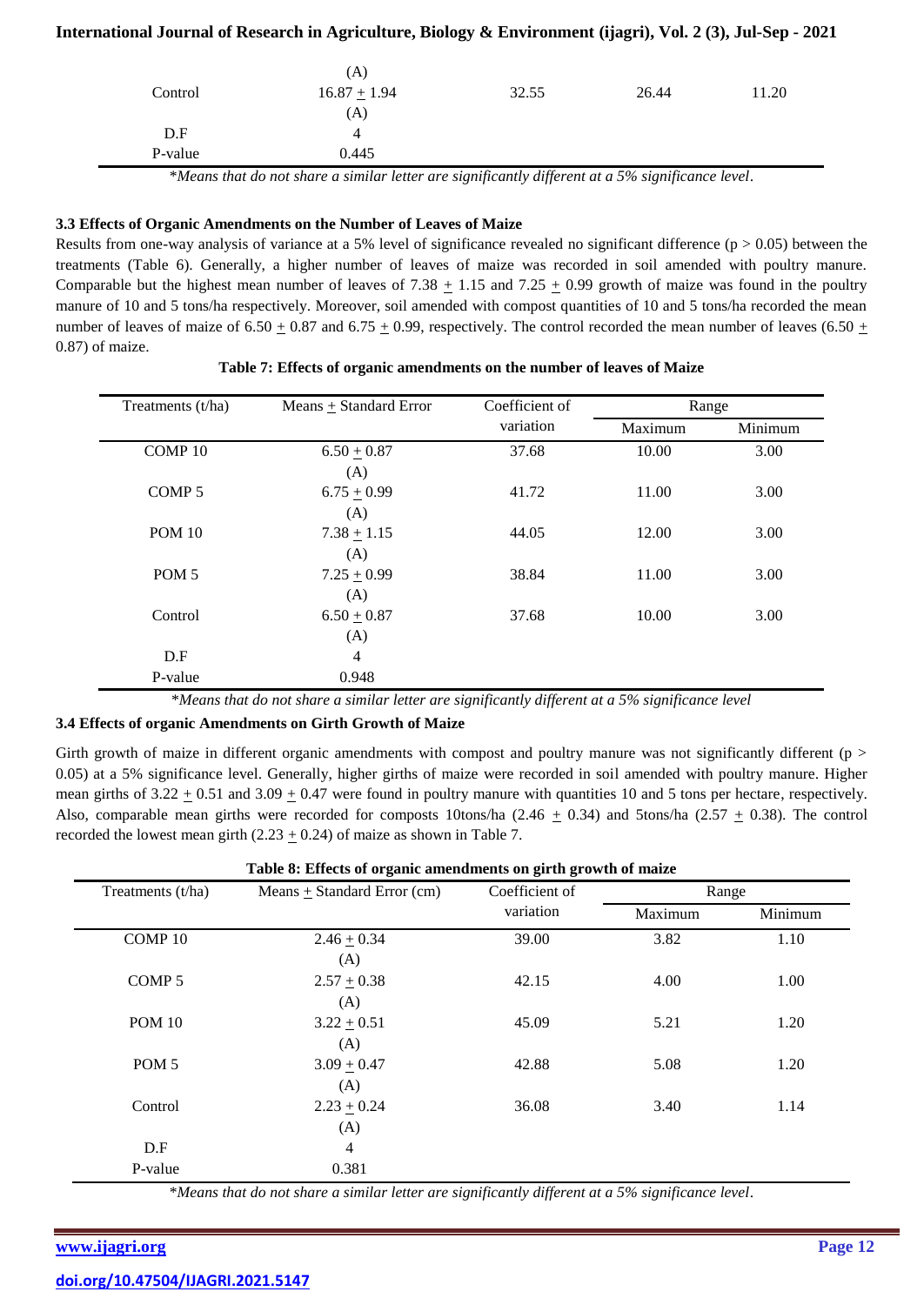#### **3.5 Effects of organic Amendments on the Leaf Area of Maize**

Test results from one-way analysis of variance on leaf area of maize growth in different soil amendments were statistically significant ( $p < 0.05$ ) at a 5% significance level (Table 8). Generally, a higher leaf area of maize growth was recorded in soil amended with poultry manure. The Fisher's Comparison Test revealed significantly higher mean leaf area (126.90 + 29.30) of maize growth in poultry manure of quantity 10tons/ha. However, comparable mean leaf area was recorded for poultry manure 5tons/ha (116.60  $\pm$  26.30), compost 10tons/ha (84.20  $\pm$  20.70) and compost 5tons/ha (81.80  $\pm$  20.10). The control recorded a significantly lower mean area of maize growth  $(59.20 \pm 12.80)$ .

| Table 9: Effects of organic amendments on the Leaf Area of Maize |  |  |  |
|------------------------------------------------------------------|--|--|--|
|                                                                  |  |  |  |

| Treatments (t/ha)  | Means + Standard Error $(cm2)$<br>Coefficient of |           |        |         | Range |  |
|--------------------|--------------------------------------------------|-----------|--------|---------|-------|--|
|                    |                                                  | variation |        | Minimum |       |  |
| COMP <sub>10</sub> | $84.20 \pm 20.70$                                | 69.63     | 179.60 | 17.40   |       |  |
|                    | (AB)                                             |           |        |         |       |  |
| COMP <sub>5</sub>  | $81.80 \pm 20.10$                                | 69.49     | 180.90 | 18.10   |       |  |
|                    | (AB)                                             |           |        |         |       |  |
| <b>POM 10</b>      | $126.90 \pm 29.30$                               | 65.35     | 253.40 | 18.90   |       |  |
|                    | (A)                                              |           |        |         |       |  |
| POM <sub>5</sub>   | $116.60 \pm 26.30$                               | 63.78     | 230.40 | 18.60   |       |  |
|                    | (AB)                                             |           |        |         |       |  |
| Control            | $59.20 \pm 12.80$                                | 61.25     | 122.60 | 17.30   |       |  |
|                    | (B)                                              |           |        |         |       |  |
| D.F                | 4                                                |           |        |         |       |  |
| P-value            | 0.040                                            |           |        |         |       |  |

\**Means that do not share a similar letter are significantly different at a 5% significance level*.

#### **3.6 Effects of Organic Amendments on Dry Matter Production (Biomass) of Maize**

Results from one-way analysis of variance on dry matter production of maize growth in different organic amendments were statistically significant ( $p < 0.05$ ) at a 5% significance level (Table 9). Generally, higher biomass production of maize was recorded in soils amended with poultry manure. The Fisher's Comparison Test revealed significantly higher biomass (47.62 + 0.10) of maize growth in poultry manure of quantity 5tons/ha. The biomass recorded in poultry manure 10tons/ha was 43.37  $\pm$ 0.11, compost 10tons/ha (33.43  $\pm$  0.03) and compost 5tons/ha (33.09  $\pm$  0.05). The control recorded significantly lower dry matter production of maize  $(23.80 + 0.01)$ 

| Treatments (t/ha) | Means + Standard Error $(\%)$ | Coefficient of |         | Range   |
|-------------------|-------------------------------|----------------|---------|---------|
|                   |                               |                | Maximum | Minimum |
| COMP 10           | $33.43 \pm 0.03$<br>(C)       | 0.02           | 33.43   | 33.42   |
| COMP <sub>5</sub> | $33.09 \pm 0.05$<br>(D)       | 0.04           | 33.10   | 33.09   |
| <b>POM 10</b>     | $43.37 + 0.11$<br>(B)         | 0.50           | 43.39   | 43.35   |
| POM <sub>5</sub>  | $47.62 \pm 0.10$<br>(A)       | 0.20           | 47.63   | 48.61   |
| Control           | $23.80 \pm 0.01$<br>(E)       | 0.06           | 23.81   | 23.78   |
| D.F               | $\overline{4}$                |                |         |         |
| P-value           | 0.000                         |                |         |         |

#### **Table 10: Effects of organic amendments on biomass production of Maize**

\**Means that do not share similar letters are significantly different at a 5% significance level*.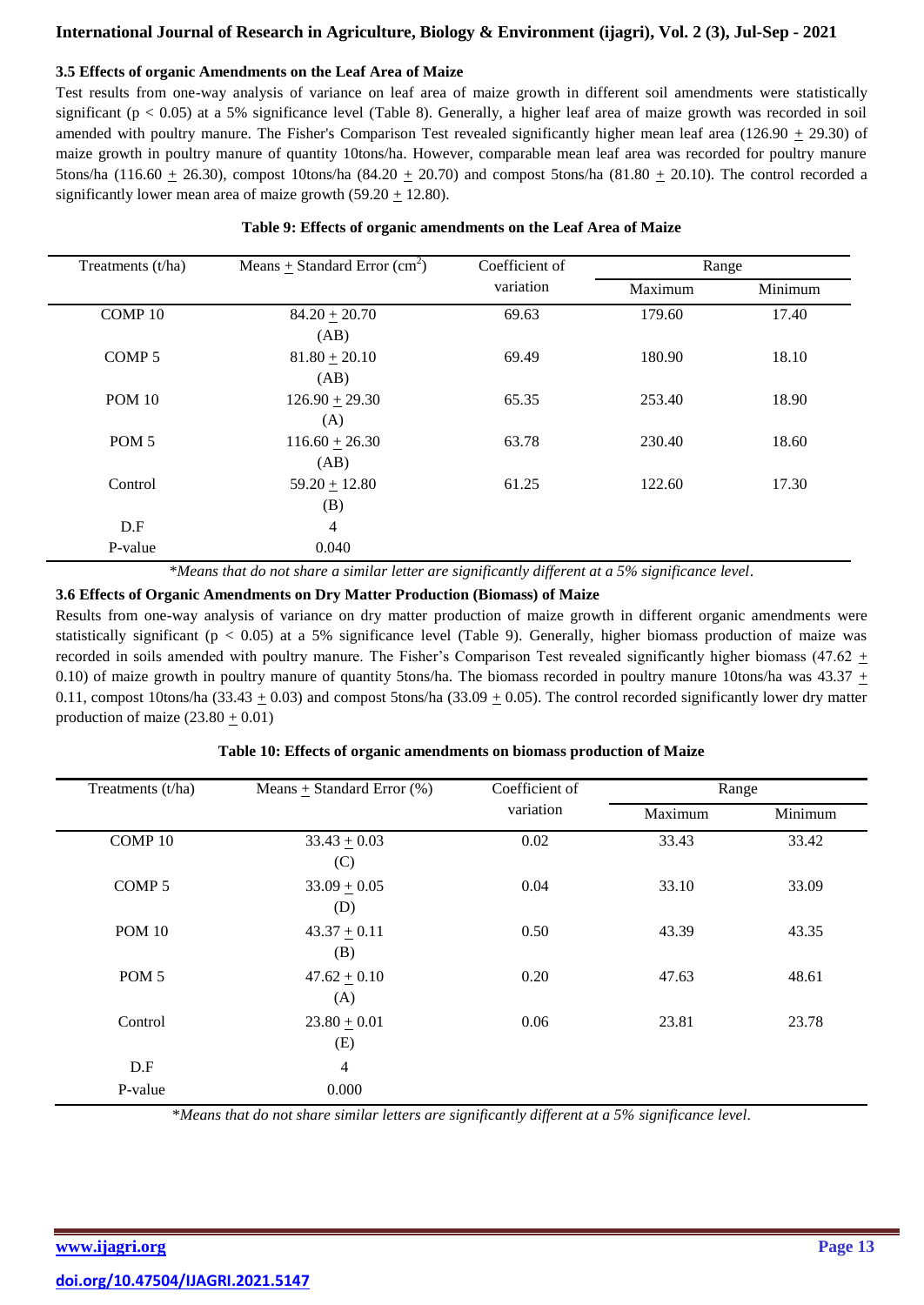#### **4. DISCUSSION**

#### **4.1 Soil Analysis Before and After the Study**

The application of organic amendments increased the nutrients status of the soil (Table 5). Comparing the NPK levels in the various organic amendments, poultry manure was richer in nutrients than compost. The nutrients status of the soil increased with the increasing application rate of the organic amendments (PM10>PM5>COMP10>COMP5> CONTROL). Studies indicate that nutrients especially nitrogen content in organically amended soils are higher than soils receiving inorganic fertilization (Khatik & Dikshit, 2001; Sullivan et al., 2003; Rodriguez et al., 2005). There was also a general reduction in the nutrient's status for the amended soils, as well as the control in the aftermath of the studies. Soils amended with poultry manure recorded the highest in nitrogen reduction (2.24% to 1.13%), followed by compost (0.42% to 0.21%) and the control recorded the lowest (0.11 to 0.06), the same was recorded for P and K. This was mainly because the nutrients in the organic amendments was readily available for plants uptake or as a result of leaching.

#### **4.2 Amendment influence on Maize Growth**

#### **4.2.1 Effects of Organic Amendments on the Height of Maize**

There was no significant difference in plant height among the treatments at the end of 8 weeks after emergence (WAE), but the maize plants that received poultry manure grew faster than those that received compost as the control recorded the lowest. Plant's height increased as the amount of poultry manure application increased. This is because the poultry manure released sufficient nutrients for the growth of maize as compared to the compost and the control. John *et al*., (2004) reported that poultry manure contains essential nutrient elements associated with high photosynthetic activities; hence, promotes roots and vegetative growth. The result, however, is comparable with that of Sobulo and Babalola (1992), who noticed that maize plant height from unamended soils was comparable with those amended with organic fertilizers. This suggests that poultry manure and compost seemed not to have any significant effect on the maize plant's height.

#### **4.2.2 Effects of Organic Amendments on the Number of Leaves**

There was no significant difference  $(p > 0.05)$  between the treatments (Table 7). Generally, the maize plants on organically amended soils had more leaves but comparably, soils amended with poultry manure recorded the highest number of leaves of maize and the lowest was recorded in the control. This could be due to the high amount of nutrients present in poultry manure which was readily available for plant use compared to compost and the control. This is in agreement with John *et al.* (2004), who reported that poultry manure contains essential nutrient elements associated with high photosynthetic activities; thus, promotes roots and vegetative growth. Although there were no significant differences among the treatments, poultry manure application recorded the highest number of leaves of maize.

#### **4.2.3 Effects of Organic Amendments on the Girth Growth of Maize**

The girth growth of maize in different soil amendments with compost and poultry manure was not significant ( $p > 0.05$ ) at a 5% significance level. This could be as a result of the slow release of nutrients by organic amendments. According to Wong (2003) and Chiu *et al*., (2006), organic amendments provide slow release of nutrient sources such as N, P, K to help in plant growth. This means the use of organic amendments can improve plant growth over a long period. Although there was no significant difference among the treatments, higher maize girth was observed in soils with the organic amendments. Generally, there was higher maize girth in soils amended with poultry manure and compost. However, the control recorded the lowest mean girth of maize (POM>COMP>Control) as shown in (Table 8).

#### **4.2.4 Effects of Organic Amendments on the Leaf area of Maize**

The leaf area increased significantly with poultry manure and compost application. This indicates that organic amendments were able to release sufficient nutrients that increased the vegetative growth of the maize. This finding is consistent with the findings of Aliyu (2000), who asserted poultry manure has a profound effect on the vegetative development of crops and ensures healthy and vigorous growth of crops. The increase in leaf area was significantly higher in soils amended with compost and poultry manure than that of the control. This observation may be attributed to the availability of nutrients in the amended soil, as well as improvement in soil properties which in turn improved upon the leaf area of the maize. According to Dauda *et al.,* (2008), organic amendments, specifically poultry manure, promote vigorous growth, and increases physiological activities in the plant due to the supply of plant nutrients and the improvement in soil properties. We concluded that increase in the amount of poultry manure application results in increased vegetative growth as reported by Dauda *et al.,* (2005b). Conversely, contrary observation was made with the compost.

#### **4.2.5 Effects of Organic Amendments on Biomass Yield**

Indications from Table 9, shows that amended soils produced significantly higher biomass than control soil. This may be due to the nutritional composition of the poultry manure and compost especially nitrogen which was converted into greater vegetative growth of the plant. Nitrogen is a component of chlorophyll and if available, chlorophyll formation will be enhanced leading to increased biomass. Biomass yield of maize generally increased significantly under the two organic amendments with poultry

## **[www.ijagri.org](https://ijagri.org/index.php/ijagri/about) Page 14**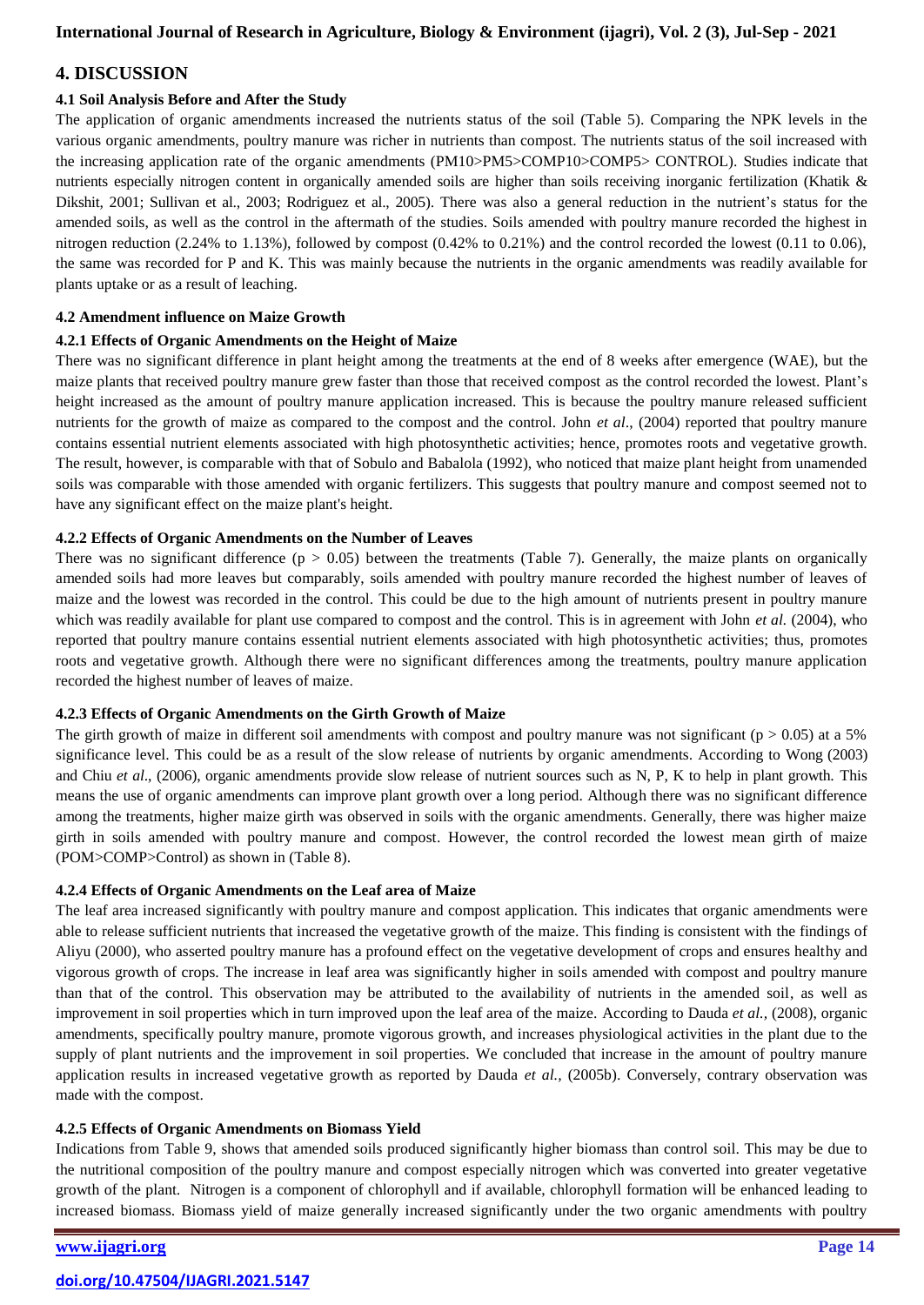manure recording the highest biomass yield. Biomass yield increased with increasing application rate in compost (COMP  $10 >$ COMP 5). Consequently, it was observed from Table 9 that the POM application rate of 5t ha<sup>-1</sup> was more effective in producing biomass yield compared to 10 t ha<sup>-1</sup>. These results support the findings of Boateng *et al.* (2007), who revealed yields (biomass and grain) increased linearly up to 4 t ha<sup>-1</sup> level of POM application. They further revealed higher applications 6 and 8 t POM ha<sup>-1</sup> produced lower maize yields, a probable case of diminishing returns. Haruna (2011) also observed similar trends that by increasing the rate of manure from 5 to 10 and 15 t ha-1, there was a resultant significant reduction in yield.

#### **5. CONCLUSIONS**

#### **Conclusions**

Organic amendments have high nutrient content and improved the chemical properties (NPK) of the soil, as compared to the control. The nutrient content in the organic amendments ranged from  $2.06 - 2.24$  % N,  $7348 - 7400$  ppmP;  $5162 - 5200$  ppmK for poultry manure, 0.40 – 0.42 % N, 13.20 – 13.56 ppmP, and 412.39 – 434.43 ppmK for compost, whilst the control recorded 0.11 % N, 12.2 ppmP and 136 ppmK, respectively. The results obtained from the experiment showed that there was no significant difference in these plants' parameters, thus, plant height, number of leaves, and plant girth measured among all the treatments. Contrarily, the use of organic amendments contributed significantly to biomass yield and leaf area growth of maize. Comparatively, among the organic amendments used, poultry manure contributed to higher maize growth than the compost.

#### Author's contributions

Meshack Appiah Ofori: Conceptualization; Supervision; Writing-original draft; Isaac Eminent: Data curation; Investigation; Isaac Sarfo: Data curation; Formal analysis; review & editing; Collins Oduro: Data curation; Writing-review & editing.

#### **REFERENCES**

- Aliyu, L. (2000). The effects of organic and mineral fertilizer on growth, yield, and composition of pepper (*Capsicum annum*). *Biol. Agric. Hort. 18*, 29–36.
- Appiah, M., Blay, D., Damnyag, L., Dwomoh, F. K., Pappinen, A. &Luukkanen, O. (2009). Dependence on forest resources and tropical deforestation in Ghana. Environ. *Dev. Sustain., 11,* 471–487.
- Badiane, O. & Delgado, C. L. (1995). *A 2020 vision for food, agriculture, and the environment*. Washington DC: International Food Policy Research Institute.
- Bhuma, M. (2007). Studies on the impact of humic acid on the sustenance of soil fertility and productivity of green gram (Unpublished master's dissertation). Tamil Nadu Agricultural University: India.
- Blake, L. Goulding K.W.T., Mott, C.J. B. &Johnston, A.E. (1999). Changes in soil chemistry accompanying acidification over more than 100 years under woodland and grass at Rothamsted Experimental Station, UK. *European Journal of Soil Science, 50,* 401–412.
- Boateng, S.A., Kornahrens, M. & Zickermann.J. (2007). Nitrogen use efficiency of poultry manure by maize. *Journal of Science and Technology, 27* (2), 73-81.
- Bremner, J.M. and Mulvancy, C.S. (1982). Nitrogen-Total. In: Page, Methods of soil analysis Part 2, Agron Monogr. 9 (2nd edition) ASA and SSSA, Madison, Wsc, pp. 403-430.
- Calderón, F. J., McCarty, G. W. & Reeves, J. B. (2005). Analysis of manure and soil nitrogen mineralization during incubation. *Biol. Fert. Soils, 41*, 328–336.
- Chiu, K. K., Z. H. Ye, & Wong, M. H. (2006.). Growth of *Vetiveriazizanioides* and *Phragmitiesaustralis* on Pb/Zn and Cu mine tailings amended with manure compost and sewage sludge: A study. *Bioresour. Technol., 97,* 158–170.
- Dauda, S.N., Aliyu, L. & Chiezey, U.F. (2005). Effect of seedling age at transplanting and poultry manure on fruit yield and nutrients of garden egg varieties. *J. Trop. Sci., 5,* 38–41.
- Dauda, S.N., Ajayi, F.A. & Ndor, E. (2008). Growth and yield of watermelon (*Citrulluslanatus*) as affected by poultry manure application. *Journal of Agriculture & Social Sciences,* 121–124.

International Institute for Tropical Agriculture. (1979). Laboratory manual for soil and plant analysis. Ibadan: IITA.

**[www.ijagri.org](https://ijagri.org/index.php/ijagri/about) Page 15**

**[doi.org/10.47504/IJAGRI.2021.5147](https://doi.org/10.47504/IJAGRI.2021.5147)**